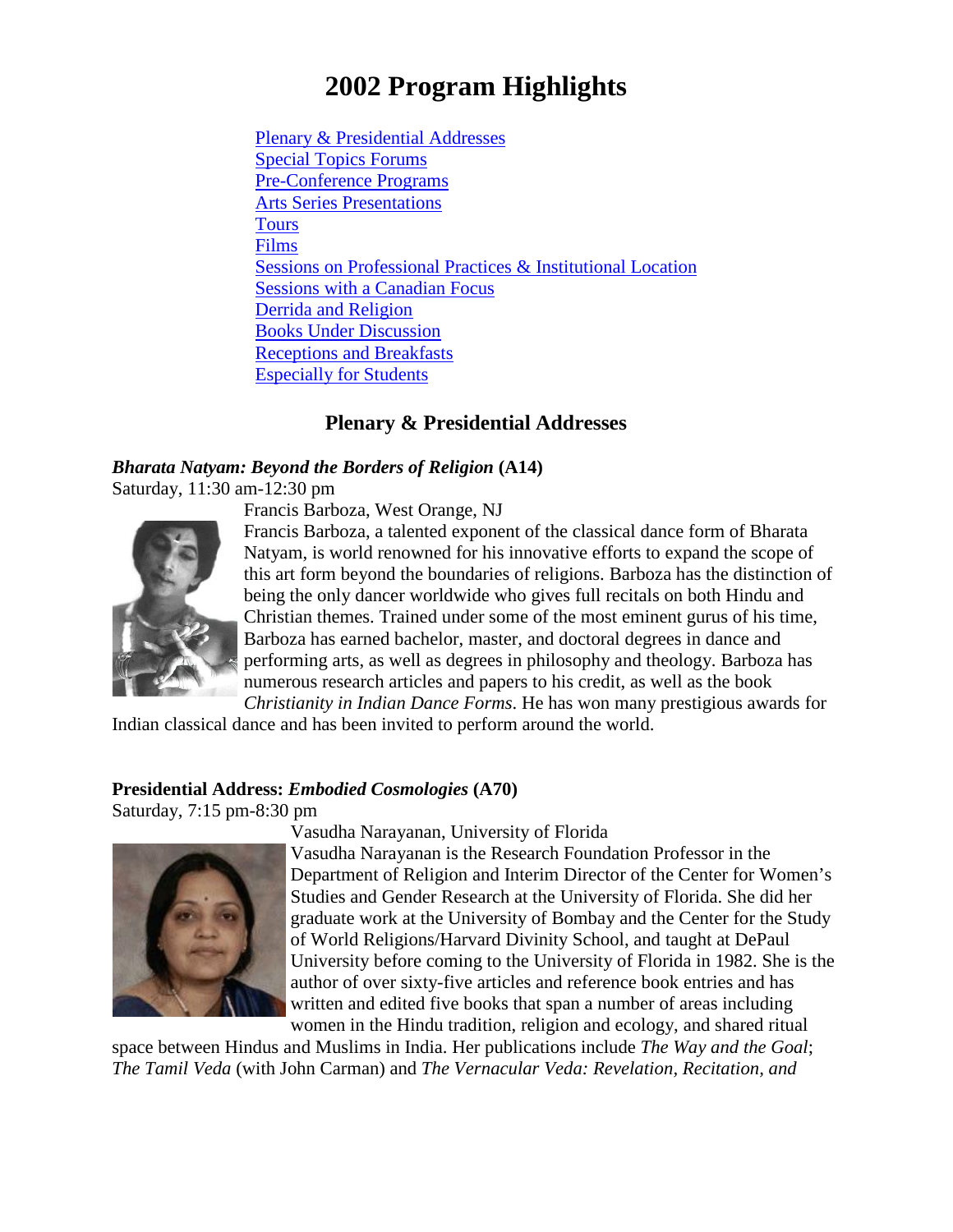*Ritual.* She is the past-president of the Society for Hindu-Christian Studies and has served on the editorial boards of the *Religious Studies Review* and *JAAR*.

*Other Testaments: An Interview with Jacques Derrida "On Religion"* **(A160=S24-125)** Sunday, 7:15 pm-8:15 pm



Jacques Derrida, École des Hautes Études en Science Sociale, University of California, Irvine

Jacques Derrida is the French philosopher whose work originated the school of deconstruction, a strategy of analysis that has been applied to literature, linguistics, philosophy, law, architecture, and religion. In 1967 Derrida published three books—*Speech and Phenomena*; *Of Grammatology*; and *Writing and Difference*, which introduced the deconstructive approach to reading texts. Derrida has resisted being classified, and his later works continue to redefine his thought.

Derrida was born in El-Biar, Algeria. In 1952 he began studying philosophy at the École Normale Supérieure in Paris, where he later taught from 1965 to 1984. From 1960 to 1964, Derrida taught at the Sorbonne in Paris. Since the early 1970s, he has divided much of his time between Paris and the United States, where he has taught at such universities as Johns Hopkins; Yale; and California, Irvine. His recent works include *Acts of Religion* (2001) and *The Work of Mourning* (2001).

# *Have We Distorted the Essence of Religion?* **(A248)**

Monday, 7:15 pm-8:15 pm



Arun Gandhi, M.K. Gandhi Institute for Nonviolence

Arun Gandhi is the fifth grandson of India's late spiritual leader, Mohandas Karamchand "Mahatma" Gandhi. Arun Gandhi lived with his grandfather though the final years of India's struggle to free itself from British rule. His grandfather showed Gandhi firsthand the effects of a national campaign for liberation carried out through both violent and nonviolent means. In 1991 Gandhi, with his wife Sunanda, founded the M. K. Gandhi Institute for Nonviolence, located at Christian Brothers University in Memphis, Tennessee where Gandhi is also scholar-inresidence. The institute's mission is to examine, promote, and apply the principles of nonviolent thought and action through research, workshops, seminars, and community service. Having written eight books and

hundreds of articles, Gandhi is an accomplished author and journalist. In addition to lecturing worldwide at colleges and institutes and addressing community and professional organizations, Gandhi is active in community, educational, corporate, and prison programs, workshops, and conferences.

# **Special Topics Forums**

# <span id="page-1-0"></span>**AAR, SBL & ATS Grants Forum (A16=S23-69)**

Saturday 1:00 pm-3:30 pm Sponsored by the Publications Committee, the SBL Research and Publications Committee, and the [Association of Theological Schools in the United States and Canada](http://www.ats.edu/) Christopher Wilkins, Association of Theological Schools in the United States and Canada,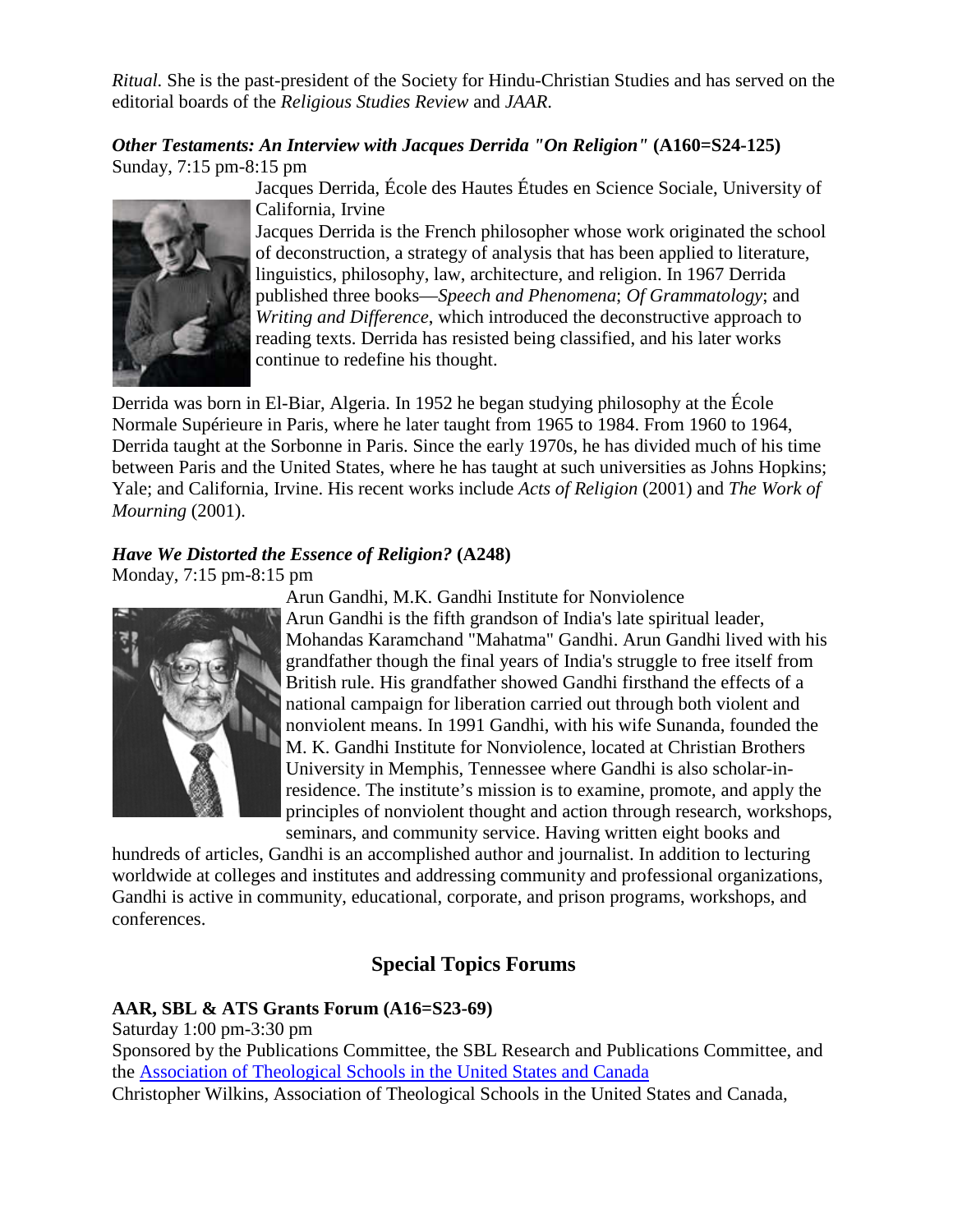# Presiding

Program officers from foundations and funding agencies will be available to answer questions and distribute materials. This session is an opportunity to learn more about the funding process and the many different kinds of resources available to scholars in religion. It is designed to be helpful for first-time applicants as well as those who have received grants in the past. There will be representatives from organizations that provide a wide variety of types of funding, including dissertation support, faculty leave grants, and project-level grants.

# **"If I Knew Then What I Know Now": Lessons from the First Year on the Job (A17=S23- 70)**

Saturday, 1:00 pm-3:30 pm

Sponsored by the EIS Advisory Committee

Edward R. Gray, Atlanta, GA, Presiding

Junior faculty members will reflect on and offer advice about the first year on the job during this special topics forum. Panelists will speak to their wisdom and missteps as they contended with developing new courses, teaching new students, completing a dissertation, balancing career and family life, and learning the local cultures of their new department, institution, and locality. Panelists include: Jane F. Crosthwaite, Mount Holyoke College; Michael Penn, Mount Holyoke College; Glenn Holland, Allegheny College; Eric Boynton, Allegheny College; Christopher D. Stanley, St. Bonaventure University; and Peter Trudinger, St. Bonaventure University.

# **The Public Role of Racial and Ethnic Scholars (A41)**

Saturday, 4:00 pm-6:30 pm

Sponsored by the Status of Racial and Ethnic Minorities in the Profession Committee Daisy L. Machado, Texas Christian University, Presiding

It is generally known that the aim of racial and ethnic scholarship is to generate new knowledge, challenge old stereotypes, correct wrong interpretations, and re-educate the dominant society about the minority communities. A growing cadre of racial and ethnic public intellectuals is gradually emerging for the purpose of taking their scholarly findings beyond the halls of academe onto the public stage where their lectures and debates aim at influencing public policies and empowering their respective communities. This special topic forum provides an opportunity for a diverse panel of scholars to assess critically the emerging public role of racial and ethnic scholars. The following panelists will share their experiences: Ada María Isasi-Díaz, Drew University; Chris Jocks, Dartmouth College; Sheema Khan, Council on American-Islamic Relations, Canada; Jung Ha Kim, Georgia State University; and Cheryl A. Kirk-Duggan, Graduate Theological Union. Michael Eric Dyson, University of Pennsylvania, will respond.

Interested persons are invited to a reception hosted by the Status of Racial and Ethnic Minorities in the Profession Committee directly following this session.

# **Introduction to the AAR (A67)**

Saturday, 5:00 pm-6:15 pm Sponsored by the Student Liaison Group Richard Amesbury, Claremont Graduate University, Presiding This session provides an orientation to AAR structures, programs, publications, and services. Brief presentations will be given, and ample opportunity for questions and discussion will follow. Panelists will include: AAR Board of Directors Secretary Susan E. Henking, Hobart & William Smith Colleges; AAR Student Liaison Anita Bradshaw, Lutheran Seminary; Committee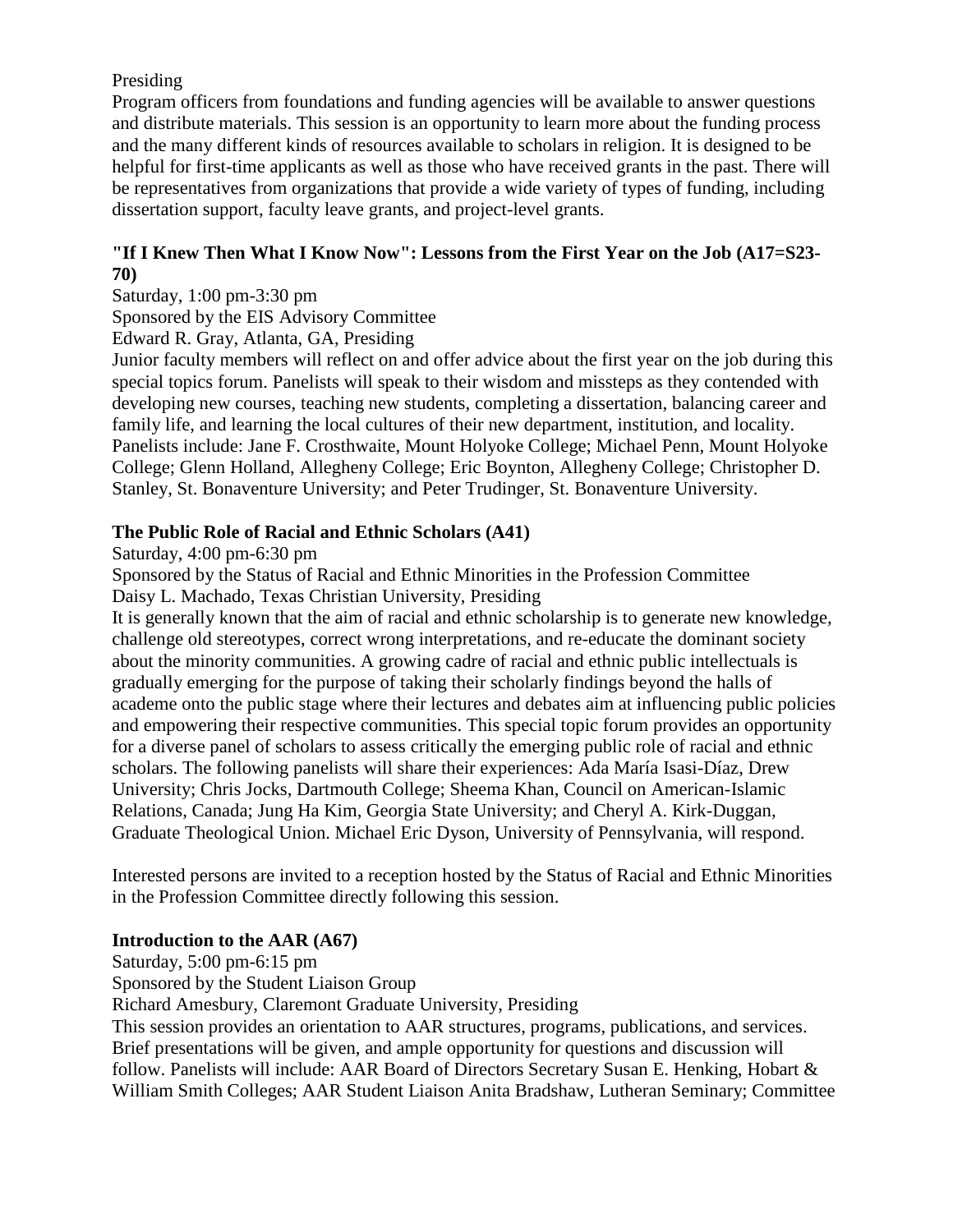on the Status of Women in the Profession member Sarah Heaner Lancaster, Methodist Theological School in Ohio; Regions Committee Chair Mark Lloyd Taylor, Seattle University; Academy Series Editor Kimberly Rae Connor, University of San Francisco; and AAR Director of Academic Relations Carey J. Gifford.

# **Academy, University, and Faith Community: Teaching Religion at Religiously Affiliated Institutions (A78)**

Sunday, 9:00 am-11:30 am Sponsored by the Academic Relations Task Force and the Caucus of Scholars at Religiously Affiliated Institutions

Stephen R. Haynes, Rhodes College, Presiding

According to the AAR's recent census, over half the religion programs in North America are located at religiously affiliated institutions (RAIs). What do we know – or think we know – about life in these departments? How, if at all, does institutional mission affect hiring, orientation, teaching, research, or promotion? What special expectations accompany the study of religion at RAIs? What is the texture of these places, and why do so many scholars of religion teach in them?

Panelists will address issues such as the effects of Ex Cordae Ecclesiae at Roman Catholic colleges and universities, the politics of affiliation and disaffiliation at traditionally Southern Baptist colleges, and the possibility of doctrinal dissent at Mennonite and Missouri Synod Lutheran institutions. Panelists include William J. Cahoy, St. John's University; Mary Todd, Concordia University; Bill J. Leonard, Wake Forest University; Annette Moran, Carroll College; Keith J. Wilson, Brigham Young University; and Ted Grimsrud, Eastern Mennonite University.

Interested persons are invited to a luncheon hosted by the Caucus of Scholars at Religiously Affiliated Institutions directly following this session.

# **Religion and Public Policy: Embryos, Stem Cells, and Clones (A79)**

Sunday, 9:00 am-11:30 am

Sponsored by the Public Understanding of Religion Committee

Dena S. Davis, Cleveland-Marshall College of Law, Presiding

In the last decade, governments have been faced with a number of policy challenges raised by advances in biotechnology: Should scientists be allowed to use public monies to experiment on embryos? How should we balance the anticipated benefits of this research against the destruction of the human embryo, given the latter's contested moral status? Is human cloning ever justified? What do we mean by "playing God," and why does that concept frighten us? These questions are being contested in both the United States and Canada, with widespread participation by religious bodies. In this session, people involved in the debates over embryonic, stem-cell, and cloning research will discuss the nature and implications of these heated issues. Questions from the floor will be encouraged. Panelists include James F. Childress, University of Virginia; Ronald M. Green, Dartmouth College; Moira McQueen, Canadian Catholic Bioethics Institute; and Laurie Zoloth, San Francisco State University.

#### **The Professional as Personal: Telling the History of the AAR and the Study of Religion in North America from Personal Experience (A105)** Sunday, 1:00 pm-3:30 pm

Robert Orsi, Harvard University, Presiding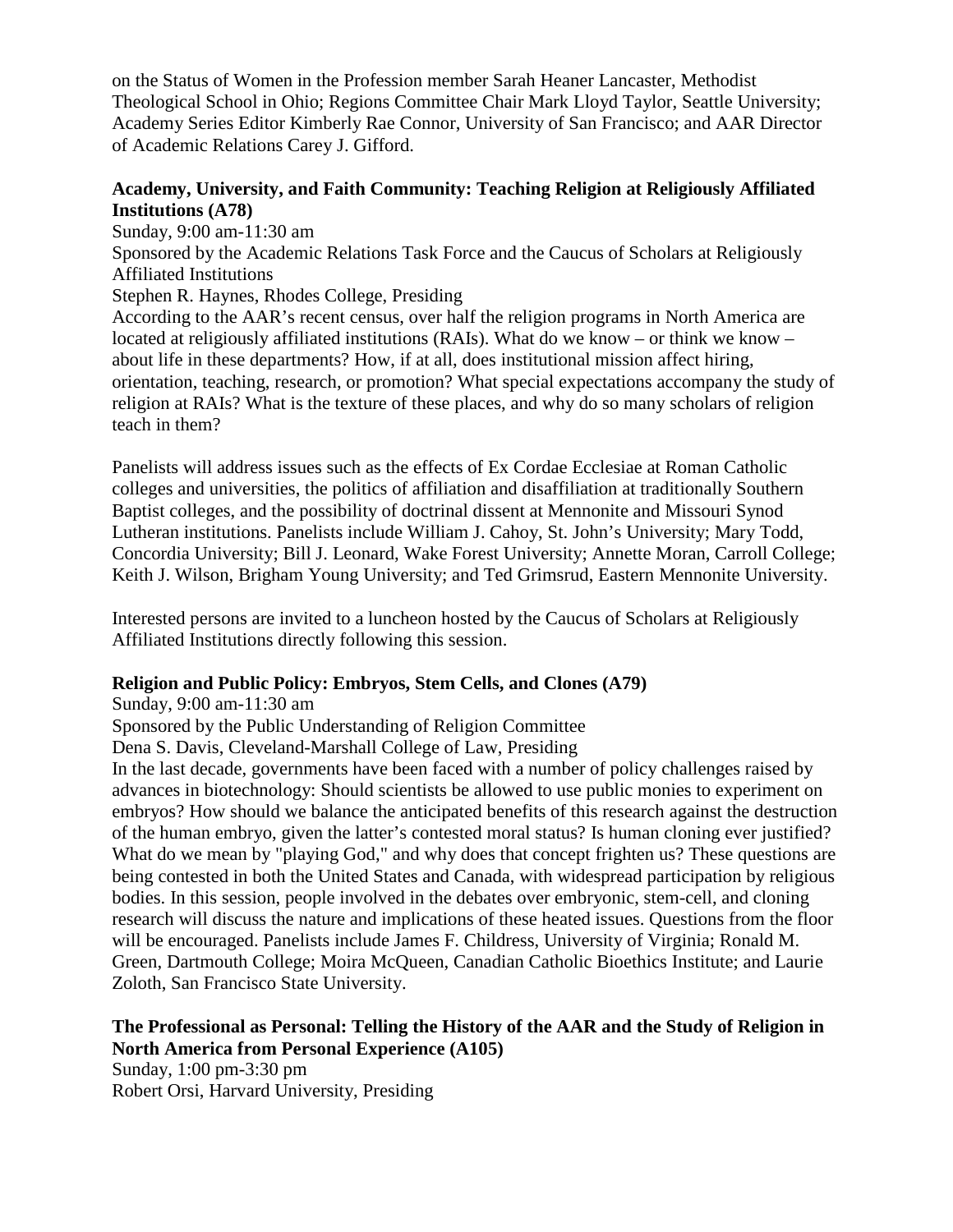AAR President-Elect Robert Orsi is 'master of ceremonies' for this special event. To start, Orsi delivers the final NABI Presidential Address, delivered at the last meeting of NABI, AAR's predecessor association, in 1963. President Clyde Holbrook's powerful address makes the case for an American Academy of Religion in terms that seem strikingly relevant in 2002. Two of our five co-founders will be present to share some memories from that time-- Harry Buck, member of the self-study committee that recommended the formation of AAR and our first executive director (1964-1972), and Robert V. Smith, chair of the self-study committee. After far too many years, we will finally recognize and celebrate their extraordinary contributions to the field of religion and to us, their progeny in the AAR. Three AAR presidents will reflect on these beginnings and the AAR during their leadership-Chris Downing, 1974, Charles Long, 1973, and Robert Neville, 1992. There will be plenty of time for interaction and conversation among presenters and attendees, especially concerning the implications of our origins for our future. Come join in on this special session!

#### **"Crisis" in the Roman Catholic Church: Scholarly Resources for Reform (A133)**

Sunday, 4:00 pm-6:30 pm

Sponsored by the Roman Catholic Studies Group

Jeffrey Marlett, College of Saint Rose, Presiding

This panel session has been convened to foreground scholarly resources for reform in the face of recent revelations of a pattern of obfuscation and denial about clergy sexual misconduct by the U.S. Roman Catholic hierarchy. While these revelations have raised immediate questions about Roman Catholic Church policies for dealing with sexual abuse, they have also raised broader questions about the Roman Catholic understanding of ordained ministry, of sexuality and sexual morality, of hierarchy and authority, and of the role of the laity in the institutional Church. Our panel of scholars will draw on sociological, historical, theological, and cultural analyses as they address the place of Roman Catholicism in the culture of the United States; present a constructive position that argues theologically for a larger role for the laity; argue for the ecclesial need for women clergy; and bring U.S. and Brazilian Catholicism into dialogue, particularly with regard to sexuality. Panelists include Chester Gillis, Georgetown University; Phyllis Zagano, New York, NY; Paul F. Lakeland, Fairfield University; and Maria José Rosado-Nunes, Pontifical Catholic University of Sao Paolo. Thomas P. Rausch, Loyola Marymount University, will respond.

### **Where and How to Publish? A Practical Forum on Getting Your Work in Print (A267=S24-126)**

Sunday, 4:00 pm-6:30 pm

Sponsored by the AAR, *[Publishers Weekly](http://www.publishersweekly.com/)*, and the [SBL](http://www.sbl-site.org/)

Jana Reiss, *Publishers Weekly*, Presiding

All scholars understand the need for getting their work published. But where and how should you publish? In this session, the religion editorial staff of *Publishers Weekly*, who together have more than 80 years of publishing experience, offer tips on how to place your work. Here is an opportunity to learn more about the nuts and bolts of publishing, and how you as an author are affected. Panelists will explain the important differences between academic, trade, and religious publishing houses, and help you understand the advantages and disadvantages of various publishing situations. They will also offer tips on how to write a query letter, how to pitch your work so that it will attract an editor's attention, and how to understand a publishing contract. They will give an overview of how the market's expansion has opened up new opportunities in religious and scholarly publishing.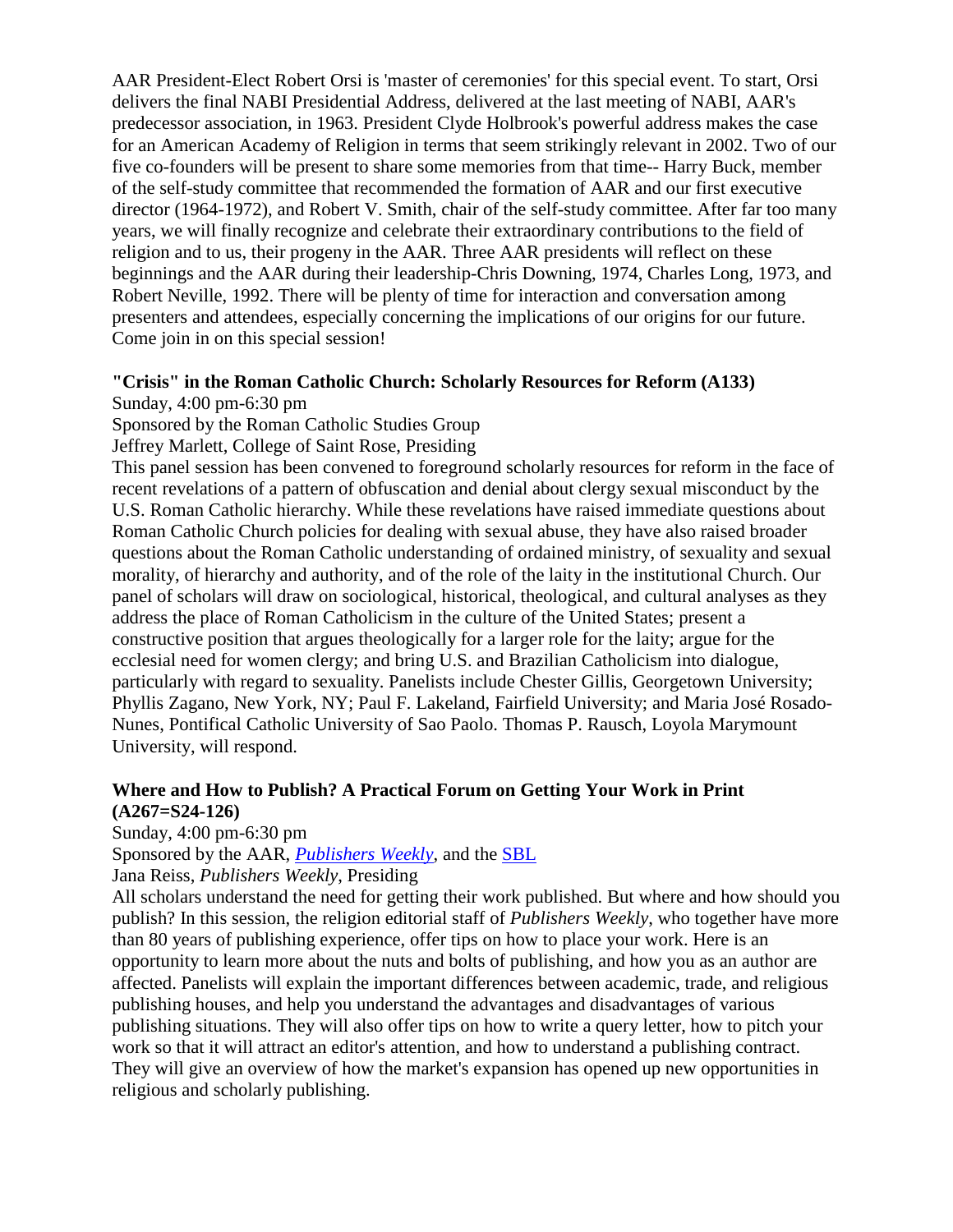# **A Dialogue between Canadian and U.S. Feminist Scholars of Religion on Strategies for Responding to Militarism (A169)**

Monday, 9:00 am-11:30 am

Sponsored by the Status of Women in the Profession Committee Janet R. Jakobsen, Barnard College, Presiding

The Status of Women in the Profession Committee is committed to creating opportunities for feminist scholars to speak out on issues of public concern. As a follow-up to last year's discussion on faith-based initiatives, we have organized a dialogue about the connections between violence against women, local cultures of violence, and the larger international questions of conflict from a religious perspective. The participants are Gwendolyn Zoharah Simmons, University of Florida, Amila Buturovic, York University; and Judith Rebick, columnist and public intellectual.

# **American Lectures in the History of Religions: Sufis and Hindus: Sixteenth-Century India (A198)**

Monday, 1:00 pm-2:30 pm Sponsored by the History of Religions Jury



Alan F. Segal, Barnard College, Presiding

Willard Oxtoby, University of Toronto, emeritus, will deliver the third of five lectures focusing on Islam as part of the American Lectures in the History of Religions series. Islam introduced something novel to Indian history: the notion of a tightly boundaried religious community. Both doctrine and practice distinguished Muslims from others, in a society otherwise characterized by a fluidity of identity. The term "Hinduism" as a label for an aggregate of non-Muslim practice in India came into use only later, during British rule in India. But India also contributed something novel to Islamic history: the experience of being a minority ruling over a population that on the whole did not convert to Islam. The synthesizing politics of the emperor Akbar form part of the picture, but a major theme is the sense of irrelevance of

religious boundaries in the vernacular devotional poetry of both Muslims and Hindus. God, it appeared, might be beyond the difference between temple and mosque. The specific Indian experience provides entrée to more general issues regarding religious boundaries and claims for the potential unity of religions.

# **Is Teaching Graduate Students How to Teach Just a Fad? (A199)**

Monday, 1:00 pm-3:30 pm

Sponsored by the Teaching and Learning Committee and the [Wabash Center for Teaching and](http://www.wabashcenter.wabash.edu/)  [Learning in Theology and Religion](http://www.wabashcenter.wabash.edu/)

Stephen C. Berkwitz, Southwest Missouri State University, Presiding

The future success of the field of religion in higher education depends very much upon good teaching. While many institutions and individual scholars voice support for excellence in teaching, most graduate programs train their students to conduct research but offer little in the way of pedagogical training. This panel will consider the benefits and constraints in preparing graduate students for classroom teaching. Rebecca S. Chopp, Colgate University; M. David Eckel, Boston University; James Harlan Foard, Arizona State University; and Richard A. Rosengarten, University of Chicago, will discuss their views on graduate training in pedagogy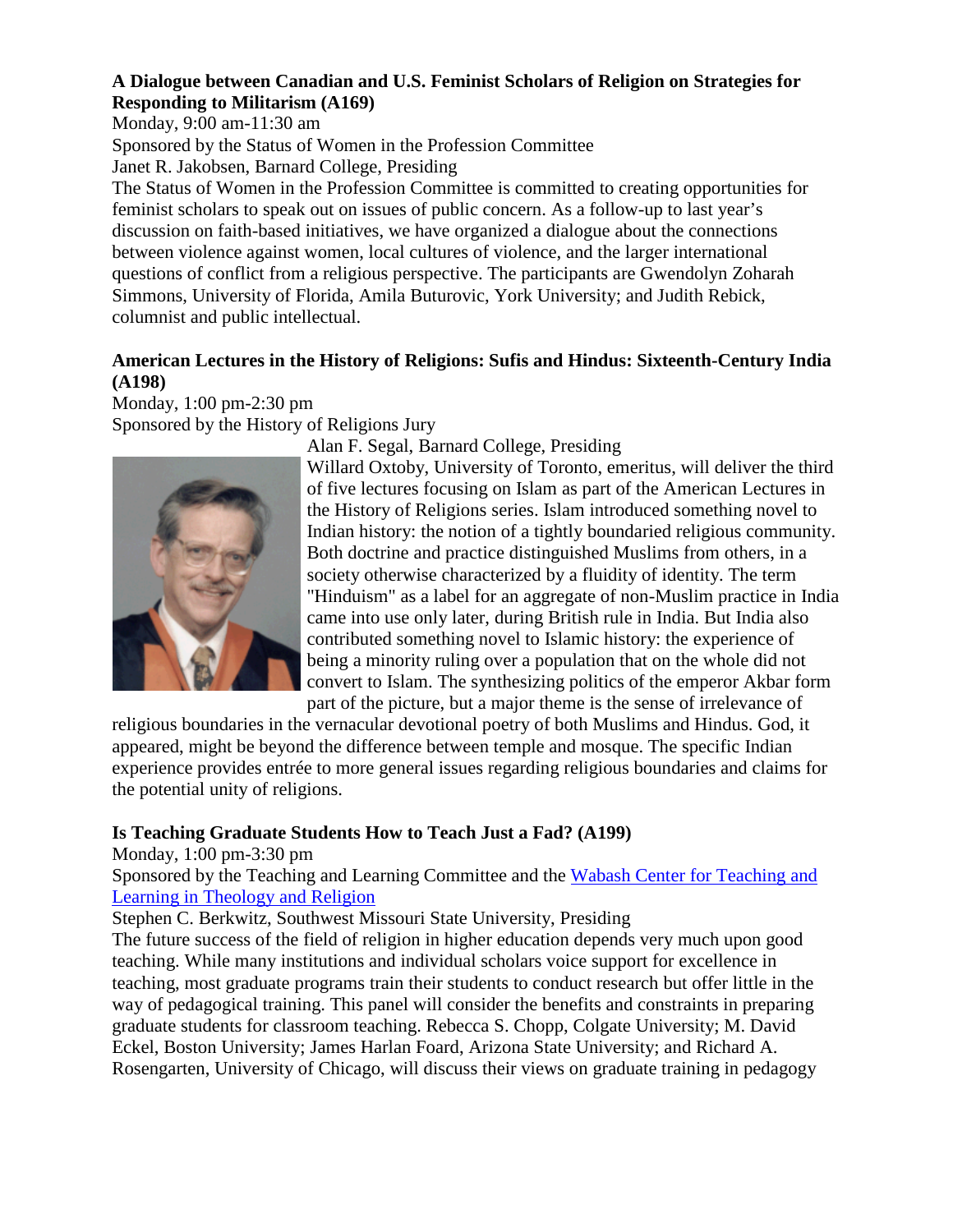and share their experiences in teaching masters and doctoral students how to teach. This panel will encourage and engage in open discussion with the audience.

# **The New Paradigm in International Relations? Reflections after September 11, 2001 – A Special Lecture by Hans Küng (A223)**

Monday, 4:00 pm-6:00 pm



Sponsored by the Program Committee

Barbara DeConcini, American Academy of Religion, Presiding In the aftermath of September 11, 2001, a new paradigm for international relations was required. Hans Küng, president of the Global Ethic Foundation, was a member of the "Group of Eminent Persons" convened by Kofi Annan, Secretary General of the United Nations. The group drafted "Crossing the Divide: Dialogue among Civilizations" a U.N. Manifesto that calls for an attitude of reciprocal co-operation, compromise, and integration instead of the former attitude of confrontation, aggression, and revenge that provoked so many wars in the era of European nationalism and imperialism. A new mind-set is needed:

national, ethical, and religious differences must no longer be understood as a threat but rather as possible sources of enrichment. This new paradigm should be based on some fundamental common ethical standards - a Global Ethic. The lecture will raise some challenging questions.

# <span id="page-6-0"></span>**Pre-Conference Programs**

Please note, some pre-conference workshops require separate registration.

# **Running a Successful Faculty Search Chairs Workshop (A1)**

Friday, 8:00 am-4:00 pm

Sponsored by the Academic Relations Task Force

Carey J. Gifford, American Academy of Religion, Presiding

Learn from Lee McCann and Baron Perlman of the University of Wisconsin Oshkosh about the educational context for recruiting, the difference between good teaching and scholarship, the teaching portfolio, and developing a pool of candidates for your department. Both McCann and Perlman have presented workshops on faculty recruiting and teaching portfolio development at various campuses nationally and at national and regional conferences.

See Chairs Workshop page for a full description and registration form. *Separate registration required* (requires PDF).

# **Religion and Media Workshop (A2)**

Friday, 8:00 am-5:00 pm

Sponsored by the Public Understanding of Religion Committee; Arts, Literature, and Religion Section; Religion and Popular Culture Group; Religion, Film and Visual Culture Group; Religion, Culture, and Communication Consultation; and SBL's [Bible in Ancient and Modern](http://www.sbl-site.org/Congresses/AM/ProgramUnits/programunit-pages.html)  [Media Section](http://www.sbl-site.org/Congresses/AM/ProgramUnits/programunit-pages.html)

Stewart M. Hoover, University of Colorado, Boulder, and Jeffrey H. Mahan, Iliff School of Theology, Presiding

The events of September 11 and subsequent news coverage provide a context to consider how religion is experienced and understood in mass media culture, and how the narrative forms and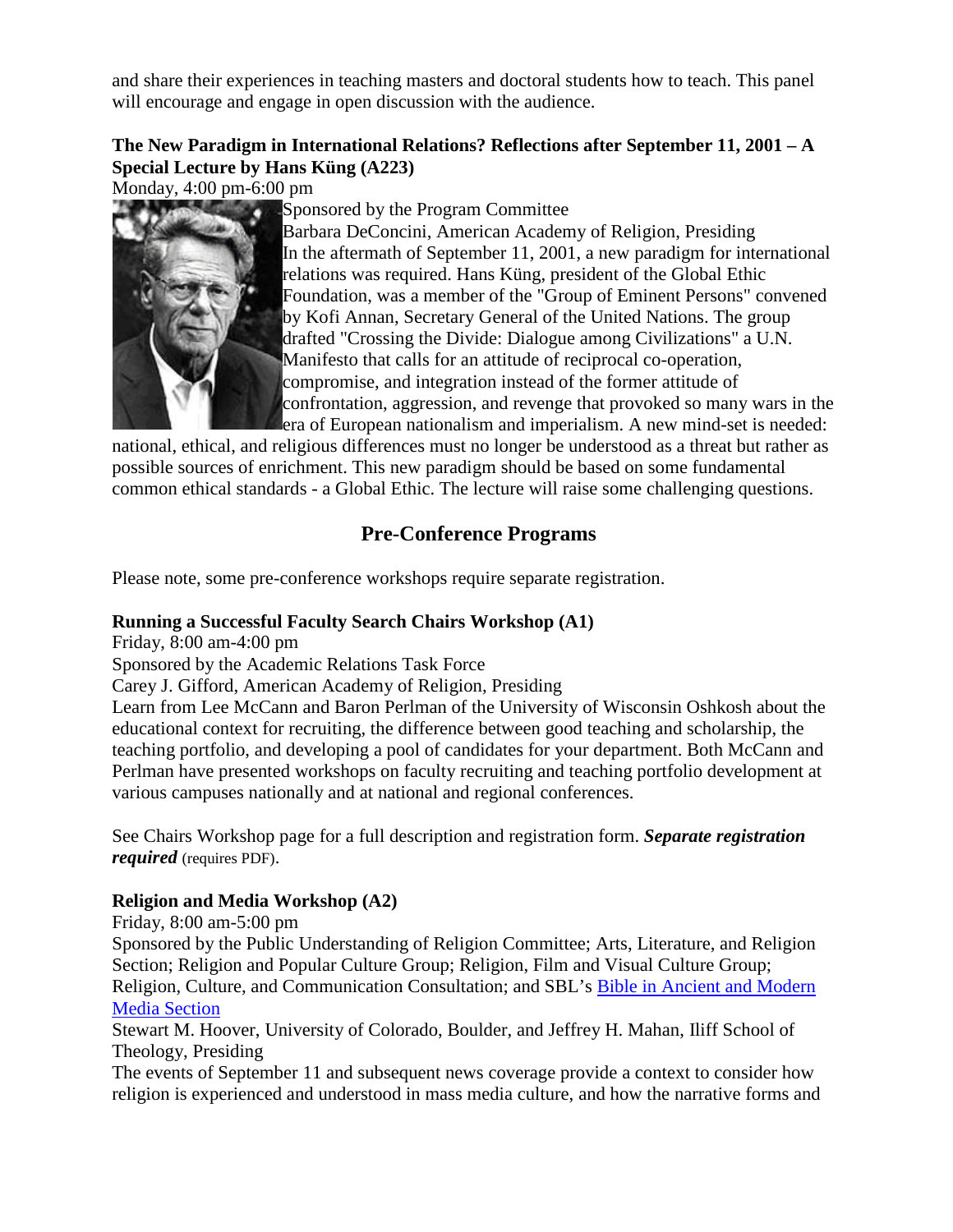technologies of the media shape and are shaped by religion. Panelists have been asked to help us think about how their particular critical and methodological approaches help us to understand these events and relationships. In addition to their presentations, the workshop will provide ample opportunity for conversation with panelists and other participants. Questions about the workshop should be directed to Stewart Hoover, University of Colorado, Boulder, [hoover@colorado.edu](mailto:hoover@colorado.edu) or Jeffrey Mahan, Iliff School of Theology, [jmahan@iliff.edu.](mailto:jmahan@iliff.edu) *Separate registration required* (requires PDF).

### **Women's Caucus Workshop (A4=S22-5)**

Friday, 11:30 am-5:00 pm

Young Lee Hertig, United Theological Seminary, Presiding

This annual workshop sponsored by the Women's Caucus includes updates from the AAR and SBL's Status of Women in the Professions Committees, and information about grant writing and interviewing strategies. There will also be an opportunity to network with other women in the field. The topic "Women Scholars and Activism" will be discussed by this year's panelists Mary E. Hunt, Women's Alliance for Theology, Ethics, and Religion; Kathlyn Breazeale, Pacific Lutheran University; and Anthea Butler, Princeton University.

# **EIS Center Orientation (A5=S22-103)**

### Friday, 7:00 pm-9:00 pm

Presiding: Carey J. Gifford and Emily Noonan, American Academy of Religion At this year's orientation, there will be a "how-to" tour of the EIS Center. Staff will be available for questions. Employers and candidates will be able to utilize the message center, pick up their copy of the Annual Meeting Special Edition of *Openings*, and register (if they have not done so already). Employers will also have access to candidate credentials and will be able to reserve Interview Hall Space. Candidates and employers are encouraged to participate in Orientation, but are not required to attend.

#### **Working with Reporters: Your Role as a News Source (A12)**

Saturday, 9:00 am-11:00 am

Sponsored by the Religion and Media Center and the Pew Charitable Trusts

Kyle Cole, American Academy of Religion, Presiding

Religion scholars are now getting more calls from journalists with the recent website launch of Religionsource. Learn how journalists work and how to handle journalists' questions at this workshop featuring reporters and scholars in an interactive session. No registration is required. Contact Kyle Cole, [kcole@aarweb.org,](mailto:kcole@aarweb.org) for more information.

# <span id="page-7-1"></span>**Arts Series Presentations & Tours**

# <span id="page-7-0"></span>**Arts Series Performance: Hari Krishnan and Company (A161)**

Sunday, 8:30 pm-9:30 pm

Diane Apostolos-Cappadona, Georgetown University, Presiding

Charting new territory in movement and gesture, Hari Krishnan is a Toronto-based artist who has gained international acclaim as a dancer and choreographer. Trained in Bharata Natyam dance and music, Krishnan has inherited and reconstructed several archaic temple and court dance genres and compositions under the tutelage of his Guru, the late K.P. Kittappa Pillai, one of the last great hereditary masters of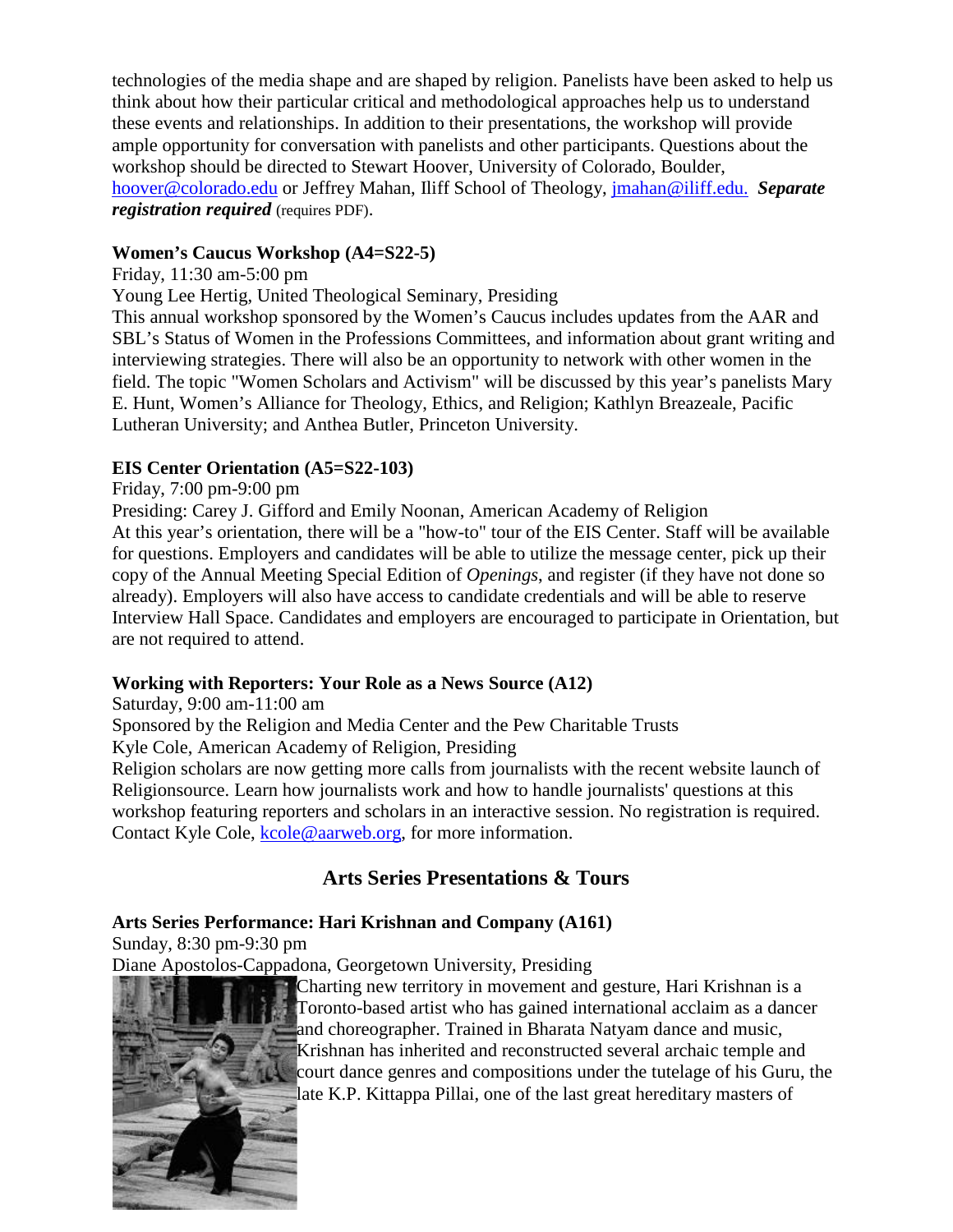Bharata Natyam dance in Tanjavur, India. Krishnan continues to receive specialized training in ritual temple dance repertoire from P. R. Thilagam, one of the last hereditary female temple dancers of South India. His creative output is holistic, combining the allied arts of Bharata Natyam dance, music, theatre and theory with contemporary, urban, post-modern culture. Krishnan is the current Visiting World Dance Artist in Residence at Wesleyan University. Whether performing with his dance company and musicians or solo, his work continues to draw critical acclaim at home and abroad.

#### **Walking Tour of Toronto's Religious and Civic Sites (A197)**

Monday, 1:00 pm-3:30 pm

Sponsored by the North American Religions Section

This tour will include the Anglican and Roman Catholic cathedrals, Holy Trinity Anglican Church, and the Metropolitan United Church. All are within an easy walk, and participants may leave the tour at any time. There is no fee to participate. If you plan to participate, please e-mail the Annual Meeting Program Director at [annualmeeting@aarweb.org](mailto:annualmeeting@aarweb.org) or call +1-404-727-3049 so that the tour won't leave without you. Your guides are Sarah Hall, Sarah Hall Studios, Jeanne H. Kilde, Macalester College, and Peter W. Williams, Miami University.

#### **Films**

#### <span id="page-8-0"></span>*[Crouching Tiger, Hidden Dragon](http://www.crouchingtiger.com/)* **(A6)**

Friday, 7:00 pm-9:30 pm

Sponsored by the Religion, Film, and Visual Culture Group

Amir Hussain, California State University, Northridge, Presiding

A visually stunning martial arts film with great characters and incredible action sequences including a amazing fight scene waged from swaying bamboo treetops and rooftops. The film is a vision of early nineteenth century China that focuses on a romantic tale of an honorable man, Li Mu Bai (Chow Yun-Fat) and woman, Yu Shu Lien (Michelle Yeoh) who devote themselves to recapture Green Destiny, a sword that once belonged to Li Mu Bai's master. The title refers to the understanding of "tigers" as young, brazen, and emotional and "dragon" as wise, reserved, yet powerful and how the main characters in the film incorporate qualities of both species in the manner in which they live out their lives in relationship with each other. The heroes transcend space, gravity, the limitations of the body, and fears of the mind. Directed by Ang Lee, 2000, 120 minutes (Color, USA version).

#### *[In the Light of Reverence](http://www.sacredlands.org/)* **(A72)**

Saturday, 8:30 pm-10:00 pm

Sponsored by the Native Traditions in the Americas Group

Andrea Smith, University of California, Santa Cruz, Presiding

*In the Light of Reverence* explores American culture's relationship to nature in three places considered sacred by native peoples: Mt. Shasta in California, the Colorado Plateau in the Southwest, and Devils Tower in Wyoming. Rich in minerals and timber and beloved by recreational users, these "holy lands" exert a spiritual gravity that pulls Native Americans into conflicts with mining companies, New Age practitioners, and rock climbers. Ironically, all sides see themselves as besieged. Their battles tell a new story of culture clashes in an ancient landscape. Ten years in the making, *In the Light of Reverence* juxtaposes reflections of Hopi, Wintu, and Lakota elders on the spiritual meaning of place with views of non-Indians who have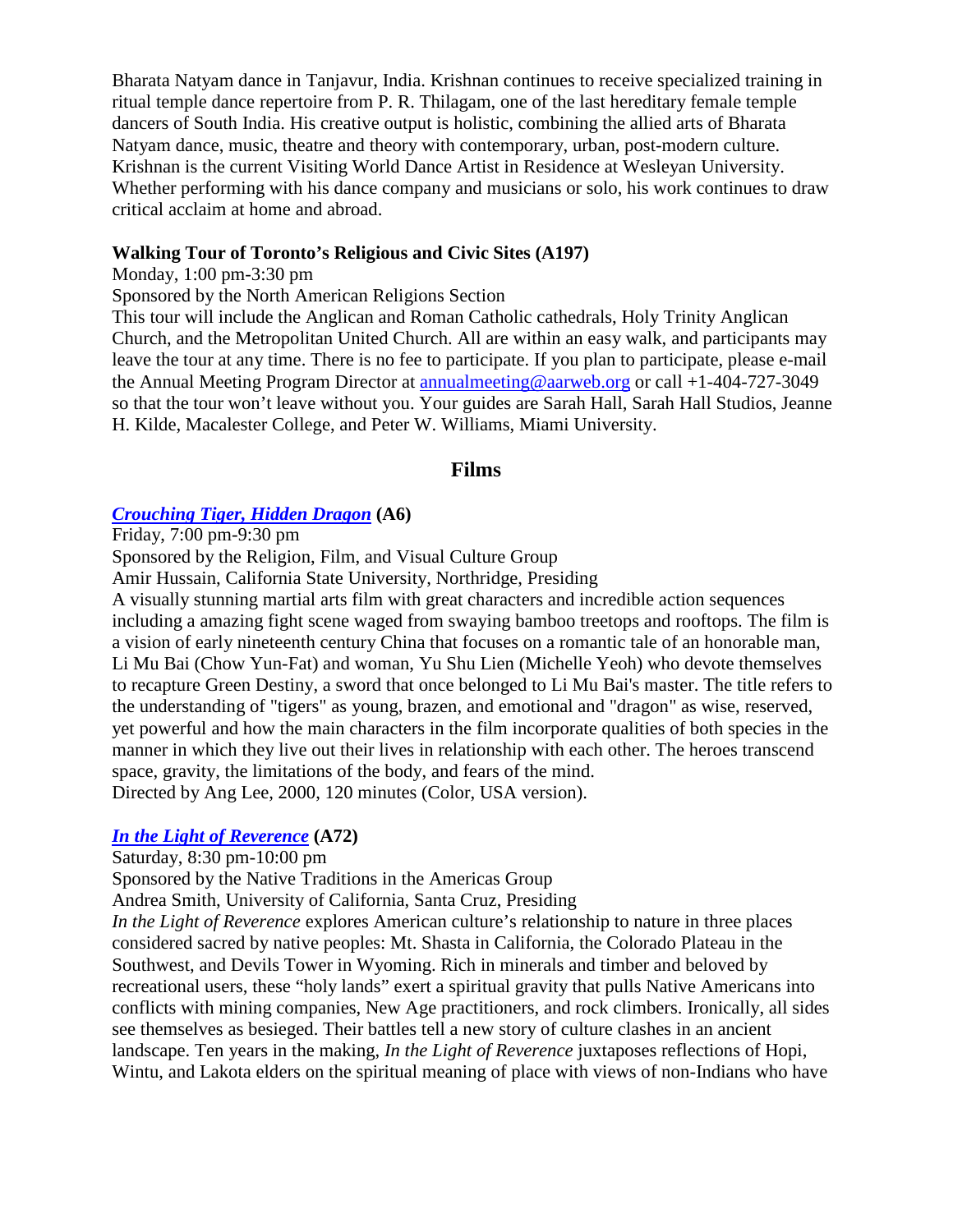their own ideas about how best to use the land. Directed by Christopher McLeod, 2001, 73 minutes (Color, USA).

# *[Jesus Christ Vampire Hunter](http://www.odessafilmworks.com/jcvh)* **(A73)**

Saturday, 8:30 pm-11:00 pm Sponsored by the Religion, Film, and Visual Culture Group Lee Demarbre, Ottawa, Canada, Presiding Perhaps the best description of this film is by the director himself: "The first testament says 'an eye for an eye.' The second testament says 'love thy neighbor.' The third testament KICKS ASS!" The filmmaking team that won the Spirit of Slamdance prize with Harry Knuckles and the Treasure of the Aztec Mummy raises the stakes with this tale of the ultimate action hero: Jesus Christ. The second coming is upon us, and Jesus has returned to earth. But before he can get down to the serious business of judging the living and the dead, he has to contend with an army of vampires that can walk in the daylight. Combining kung-fu action with Biblical prophecy and a liberal dose of humor, the film teams the Savior with Mexican wrestling hero El Santos against mythological horrors and science gone mad. It also manages to address contemporary sexual politics. By the way, did we mention that it's a musical? Directed by Lee Demarbre, 2001, 85 minutes (Color, Canada).

# *[Harry Potter and the Sorceror's Stone](http://harrypotter.warnerbros.com/)* **(A163)**

Sunday, 8:30 pm-11:00 pm

Sponsored by the Religion, Film, and Visual Culture Group

John Lyden, Dana College, Presiding

A supernatural adventure film, filled with the gruesome and the sublime, which remains faithful to the children's fantasy novel by J. K. Rowling, originally published in 1997. Harry is a nobody, treated poorly by the aunt and uncle who begrudgingly inherited him when his parents were killed by an evil wizard. Mysterious letters wrench Harry from his dreary existence to Hogwarts School of Witchcraft and Wizardry where the real adventure begins. Our first glimpse of Hogwarts sets the tone for the movie's colorful characters, scary creatures, and fantastic special effects.

Directed by Chris Columbus, 2001, 153 minutes (Color, USA).

# *When Night is Falling* **(A164)**

Sunday, 8:30 pm-10:30 pm

Sponsored by the Lesbian-Feminist Issues and Religion Group

Laurel C. Schneider, Chicago Theological Seminary, Presiding

This provocative drama presents the story of Camille (Pascale Bussieres), a theologian at a Canadian Christian college who is preparing to become co-chaplain along with her fiancé (Henry Czerny). When Camille meets Petra (Rachael Crawford), a performer in a travelling circus, her desire threatens to undermine everything she and her fiancé have planned and worked towards. Integrating religious myth and eroticism, this award-winning film by one of Canada's leading filmmakers is a courageous exploration of identity, faith and discovery. Directed by Patricia Rozema, 1995, 96 minutes (Color, Canada).

# *[Memento](http://www.otnemem.com/)* **(A249)**

Monday, 8:30 pm-10:30 pm Sponsored by the Religion, Film, and Visual Culture Group Gerard Loughlin, University of Newcastle, Presiding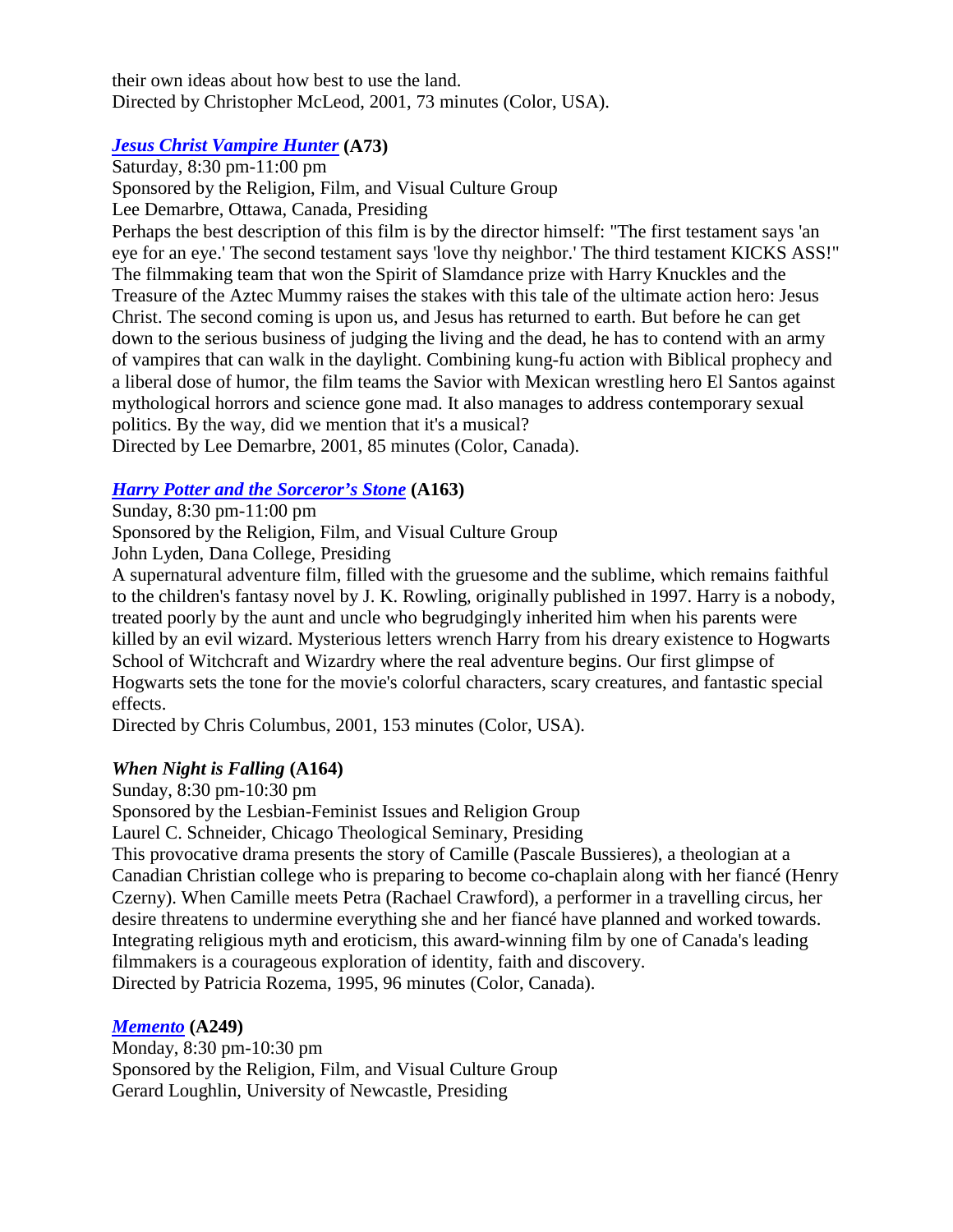Leonard Shelby (Guy Pierce) is a man suffering from short-term memory loss, a condition that causes him to take notes, make maps, tattoo himself with facts, and explain over and over again that he has to talk fast because in a few minutes he will forget the conversation. *Memento* is a story told backwards, from end to beginning. Leonard's story is about moral duty, the role of memory, and the truth of facts. What unfolds is Leonard's attempt to find himself with the vestiges of his past and his quest to solve the murder. His compulsion for revenge and the facts tattooed on his body comprise his personal system of symbols that lend a mystique of authenticity and factuality to his construction of reality.

<span id="page-10-0"></span>Directed by Christopher Nolan, 2001, 114 minutes (Color, USA).

# **Sessions on Professional Practices & Institutional Location**

Strengthening the profession, qua profession, is a continuing focus for the Academy. This year's Annual Meeting includes new opportunities to engage a range of issues around professional practices and the relationship between institutional location and intellectual identity.

**Chairs Workshop (A1)** Friday, 8:00 am-4:00 pm

**Religion and Media Workshop (A2)**

Friday, 8:00 am-5:00 pm

**Women's Caucus Workshop (A4=S22-5)**

Friday, 11:30 am-5:00 pm

**EIS Center Orientation (A5=S22-103)**

Friday, 7:00 pm-9:00 pm

**Working with Reporters: Your Roles as a News Source (A12)** Saturday, 9:00 am-11:30 am

**AAR, SBL, & ATS Grants Forum (A16=S23-69)**

Saturday, 1:00 pm-3:30 pm

**"If I Knew Then What I Know Now": Lessons from the First Year on the Job (A17=S23- 70)** Saturday, 1:00 pm-3:30 pm

**Teaching Islam after September 11 (A18)** Saturday, 1:00 pm-3:30 pm

**The Public Role of Racial and Ethnic Scholars (A41)** Saturday, 4:00 pm-6:00 pm

**Making Justice: Pedagogies of Transformation (A42)** Saturday, 4:00 pm-6:00 pm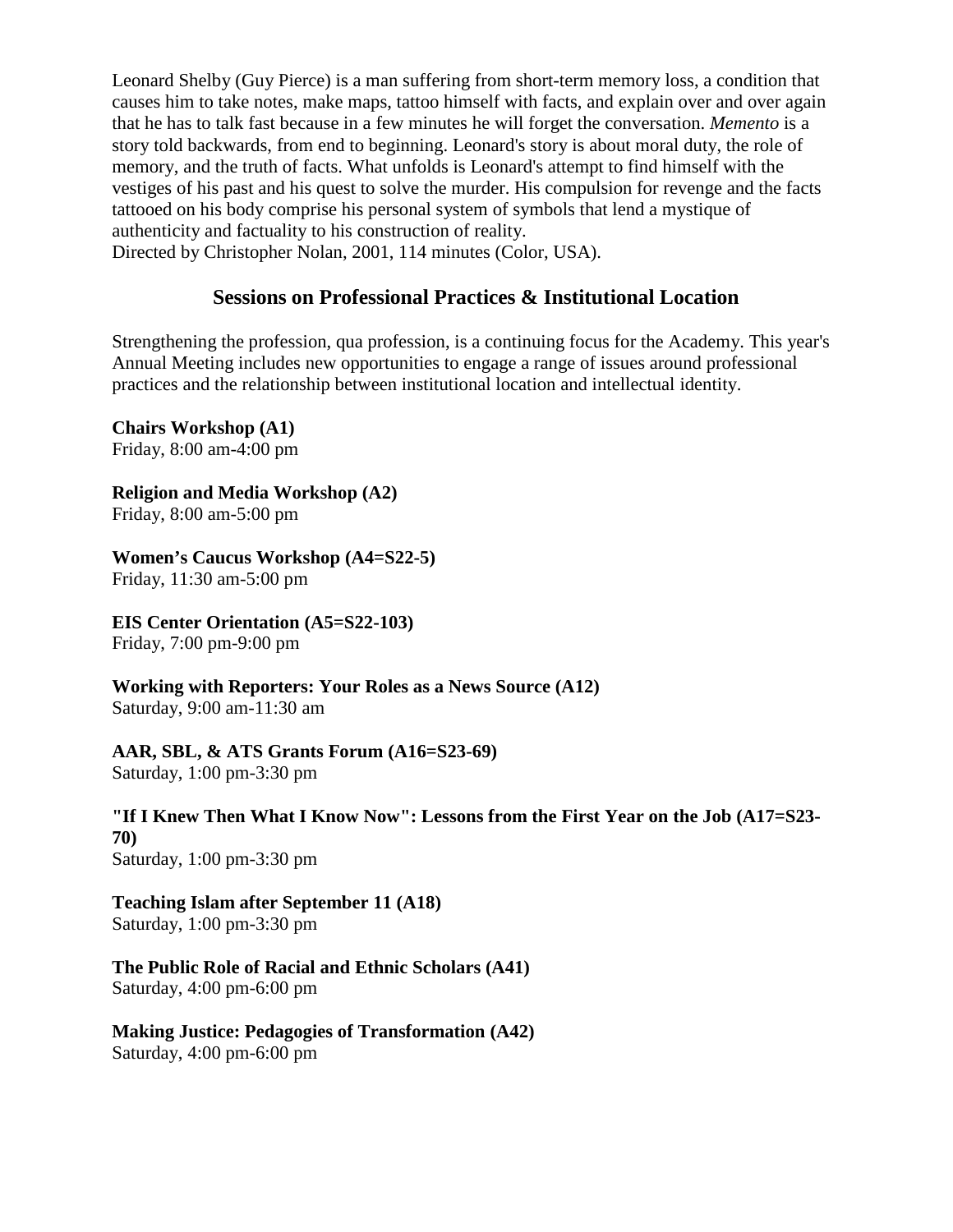**Academy, University, and Faith Community: Teaching Religion at Religiously Affiliated Institutions (A78)** Sunday, 9:00 am-11:30 am

**Preparing Scholar – Teachers: Reflections on Professional Development and Practice (A80)** Sunday, 9:00 am-11:30 am

**The Idea of the University (A98)** Sunday, 9:00 am-11:30 am

**Telling Our Stories: The History of the AAR and the Field of Religion (A105)** Sunday, 1:00 pm-3:30 pm

**Teaching Asian/America/Religions: What, Why, and How (A113)** Sunday, 1:00 pm-3:30 pm

**Innovating Pedagogy/Pedagogical Innovations: Tools, Themes, Strategies, and Models (A134)** Sunday, 4:00 pm-6:00 pm

**A Dialogue between Canadian and United States Feminist Scholars of Religion on Strategies for Responding to Militarism (A169)** Monday, 9:00 am-11:30 am

**Religion in the Workplace (A174)** Monday, 9:00 am-11:30 am

**Women in American Evangelical Academia (A183)** Monday, 9:00 am-11:30 am

**Is Teaching Graduate Students How to Teach Just a Fad? (A199)** Monday, 1:00 pm-3:30 pm

**Crossing Borders: The Scholarship of Teaching and Learning in Canada (A200)** Monday, 1:00 pm-3:30 pm

**The Pedagogical Crossroads of Theology and Religious Studies (A251)** Tuesday, 9:00 am-11:30 am

# **Sessions with a Canadian Focus**

<span id="page-11-0"></span>This year's Annual Meeting features a special focus on Canadian scholarship in religion. In addition to many individual presentations, there are several sessions devoted to Canadian scholars and scholarship.

**Religious Ethics and Public Discourse: Canadian and American Considerations of Stem Cells and Reproductive Technologies (A20)** Saturday, 1:00 pm-3:30 pm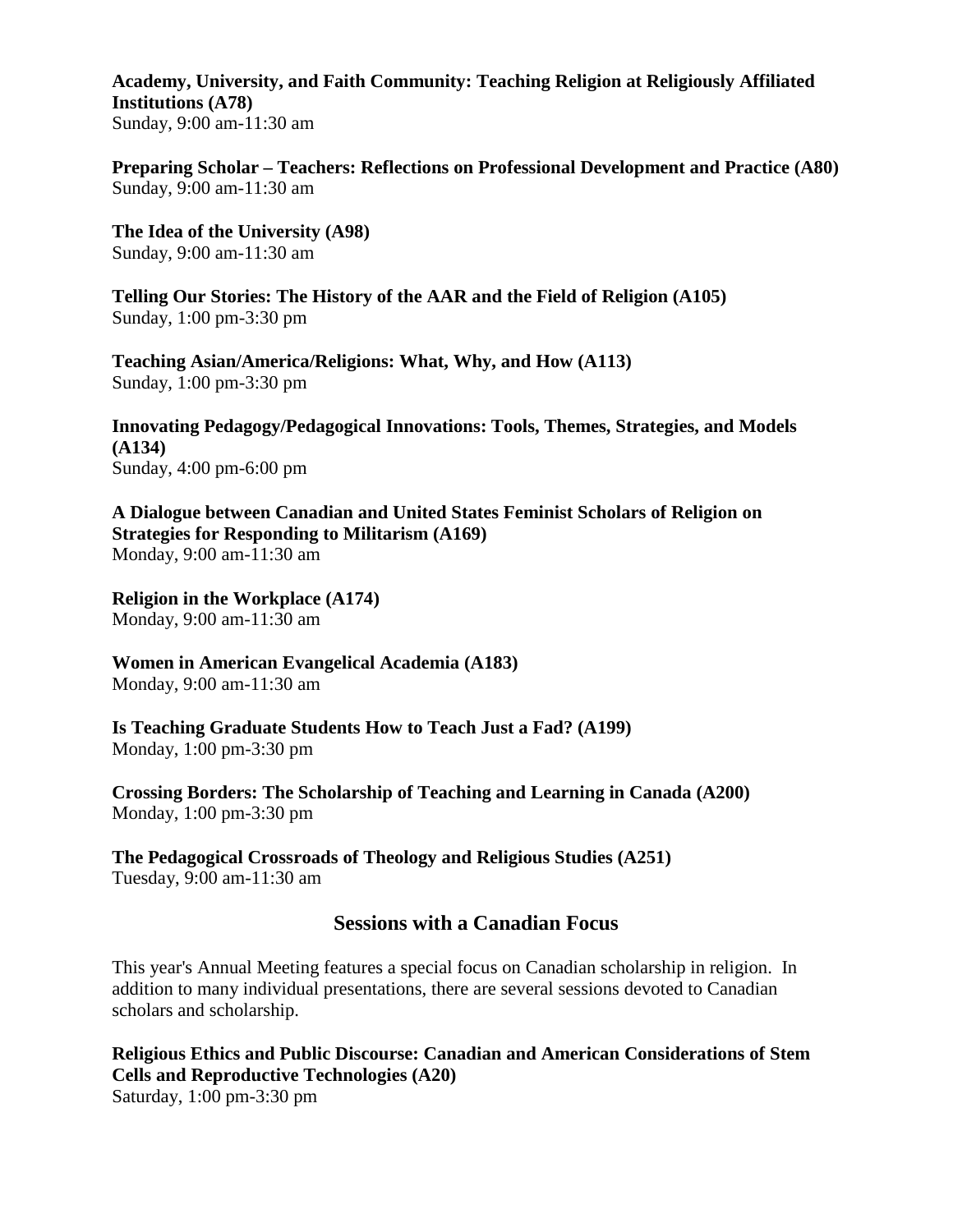**New Religious Movements in Canada and East Asia (A32)** Saturday, 1:00 pm-3:30 pm

*[Jesus Christ Vampire Hunter](http://www.odessafilmworks.com/jcvh)* **(A73)** Saturday, 8:30 pm-11:00 pm

**Migration and Interreligious Faith Communities of African Descent in Canada: Historical and Contemporary Voices (A91)** Sunday, 9:00 am-11:30 am

**Jews and Judaism in Toronto (A111)** Sunday, 1:00 pm-3:30 pm

**Religion and the Legal Status of First Nations Peoples in Canada (A116)** Sunday, 1:00 pm-3:30 pm

**The Challenges of Canadian Catholic Perspectives (A126)** Sunday, 4:00 pm-6:00 pm

**Religious Diversity in Toronto (A139)** Sunday, 4:00 pm-6:00 pm

**A Dialogue between Canadian and U.S. Feminist Scholars of Religion on Strategies for Responding to Militarism (A169)** Monday, 9:00 am-11:30 am

**Walking Tour of Toronto's Religious and Civic Sites (A197)** Monday, 1:00 pm-3:30 pm

**Crossing Borders: The Scholarship of Teaching and Learning in Canada (A200)** Monday, 1:00 pm-3:30 pm

**The Work of Gregory Baum: An Appreciation (A209)** Monday, 1:00 pm-3:30 pm

**Issues in Religious Liberty (Canada, South Africa, United Kingdom) (A210)** Monday, 1:00 pm-3:30 pm

**Drawing Outside the Lines: Extending the Boundaries of Asian North American Religions (A235)** Monday, 4:00 pm-6:00 pm

<span id="page-12-0"></span>**Canadian Scholarship on Women and Religion (A261)** Tuesday, 9:00 am-11:30 am

**Derrida and Religion**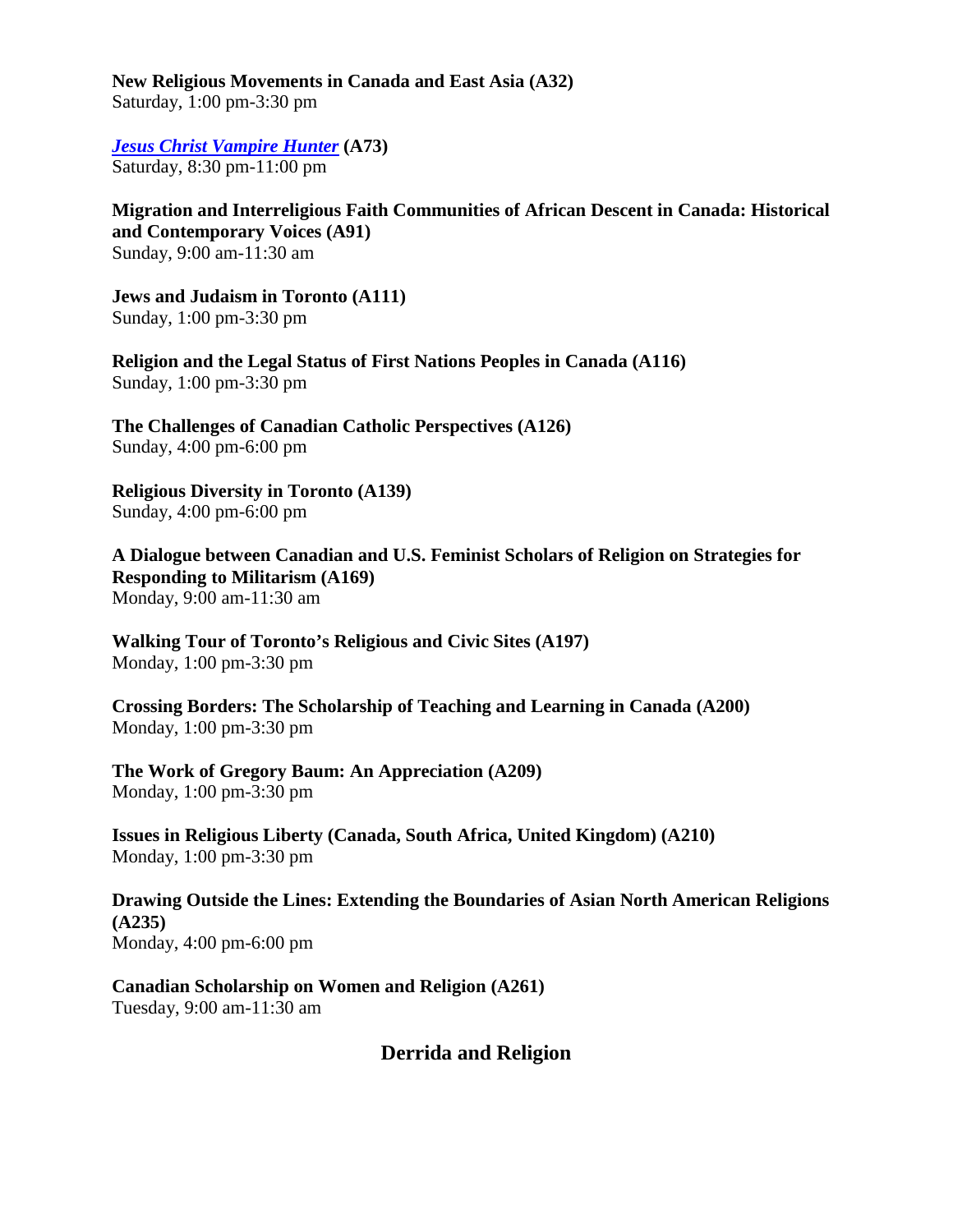Jacques Derrida will be participating in the Annual Meetings as a joint plenary event. Various program units of the AAR and SBL are collaborating on a series of sessions with the theme *Other Testaments: Derrida and Religion*. The sessions are

**Other Testaments: An Interview with Jacques Derrida "On Religion" (A160=S24-125)**  Sunday, 7:15 pm-8:15 pm

**Hospitality: Monolingualism (Monotheism) and the Other (S23-118)**  Saturday, 4:00 pm-6:00 pm

**Reading a Page of Scripture (with a Little Help from Derrida) Part1: Allegories, Parentheses and Veils (S24-22)** Sunday, 9:00 am-11:30 am

**Reading a Page of Scripture (with a Little Help from Derrida) Part 2 (S24-68)** Sunday, 1:00 pm-3:30 pm

**Sacrifice and Secrets (S24-120)** Sunday, 4:00 pm-6:00 pm

**Towards the Outside: Perspective's on Derrida's Religious Thought (A191)** Monday, 1:00 pm-3:30 pm

**Reading a Page of Scripture (with a Little Help from Derrida) Part3: In Quest of Origins and Ends (S25-72)** Monday, 1:00 pm-3:30 pm

**La Toucher/Touching Her: Touch in the Gospels (A240)** Monday, 4:00 pm-6:00 pm

# **Books Under Discussion**

<span id="page-13-0"></span>**Women and Religion Section (A23)** Saturday, 1:00 pm-3:30 pm and **Womanist Approaches to Religion and Society Group (A157)** Sunday, 4:00 pm-6:30 pm Delores Williams, *Sisters in the Wilderness: The Challenge of Womanist God-Talk*

**Gay Men's Issues in Religion Group and Lesbian-Feminist Issues and Religion Group (A56)** Saturday, 4:00 pm-6:30 pm Janet R. Jakobsen and Ann Pellegrini, *Love the Sin: Sexual Regulation and the Limits of Religious Tolerance*

#### **Latina/o Religion, Culture, and Society Group (A57)**

Saturday, 4:00 pm-6:30 pm Andrés G. Guerrero, *A Chicano Theology*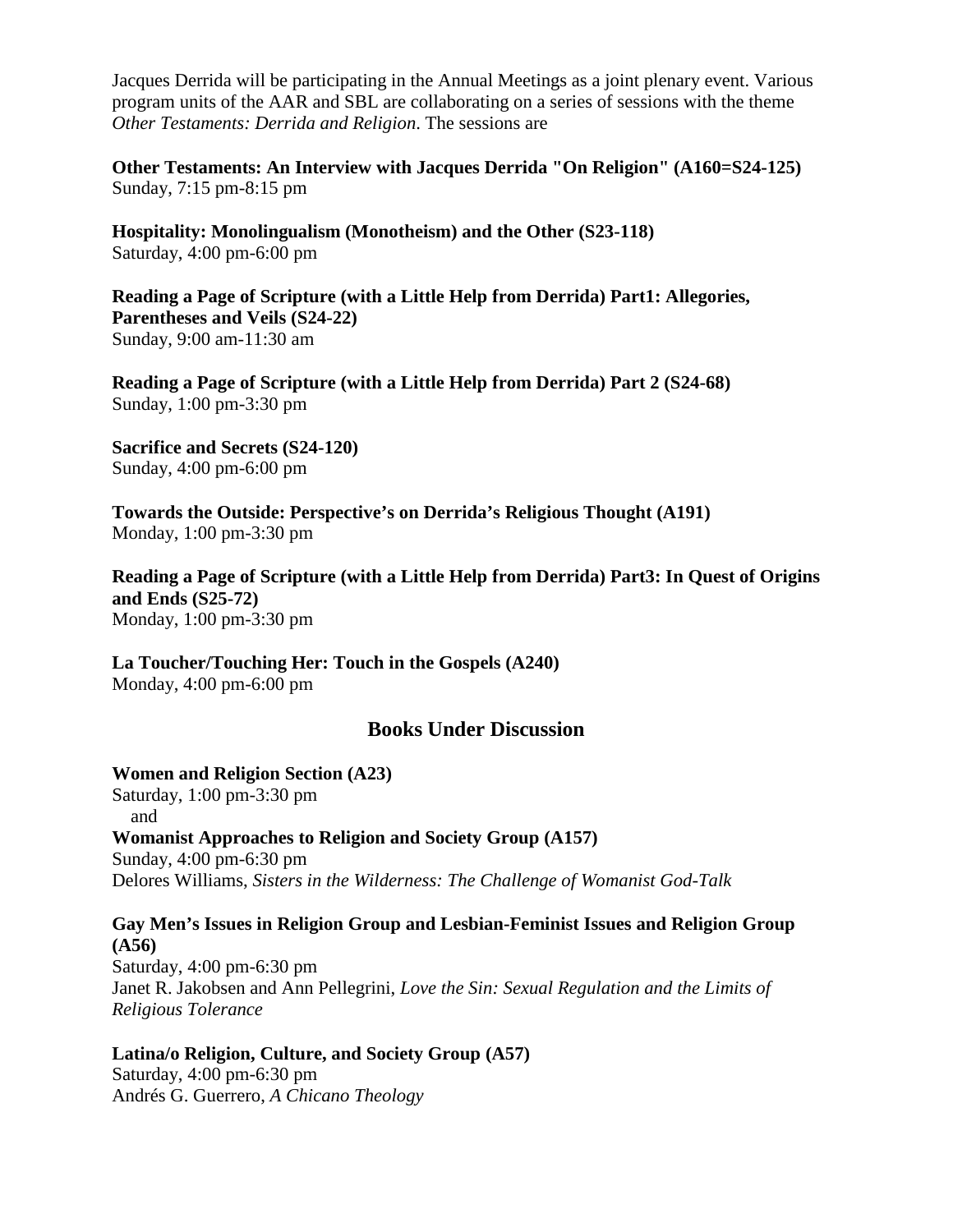### **North American Religions Section (A86)**

Sunday, 9:00 am-11:30 am Sarah Barringer Gordon, *The Mormon Question: Polygamy and Constitutional Conflict in Nineteenth-Century America*

#### **Study of Judaism (A89)**

Sunday, 9:00 am-11:30 am John Milbank, *Radical Orthodoxy: A New Theology*

### **Latina/o Religion, Culture, and Society Group (A94)**

Sunday, 9:00 am-11:30 am Maria Pilar Aquino, Daisy L. Machado, and Jeanette Rodriguez, eds., *A Reader in Latina Feminist Theology: Religion and Justice* 

### **Theology and Continental Philosophy Group (A101)**

Sunday, 9:00 am-11:30 am Richard Kearney, *The God Who May Be: The Hermeneutics of Religion*

# **Feminist Theory and Religious Reflection Group (A148)**

4:00 pm-6:30 pm Serene Jones, *Feminist Theory and Christian Theology: Cartographies of Grace*

# **Religion and Science Group (A155)**

Sunday, 4:00 pm-6:30 pm James Edward Huchingson, *Pandemonium Tremendum: Chaos and Mystery in the Life of God*

# **Theology and Religious Reflection Section (A178)**

Monday, 9:00 am-11:30 am Kathryn Tanner, *Jesus, Humanity, and the Trinity: A Brief Systematic Theology*

# **Korean Religions Group (A184)**

Monday, 9:00 am-11:30 am David Chung, *Syncretism: The Religious Contexts of Christian Beginnings in Korea* and *Christ and Caesar in Modern Korea* 

# **Theology and Religious Reflection Section (A209)**

Monday, 1:00 pm-3:30 pm Gregory Baum, retrospective of his work

# **Religion and Popular Culture Group (A218)**

Monday, 1:00 pm-3:30 pm Christopher Hodge Evans, William R. Herzog, and Stanley Hauerwas, eds., *The Faith of Fifty Million: Baseball, Religion, and American Culture* 

# **History of Christianity Section (A226)**

Monday, 4:00 pm-6:30 pm Dale Irvin and Scott Sunquist, *History of the World Christian Movement: Earliest Christianity to 1453*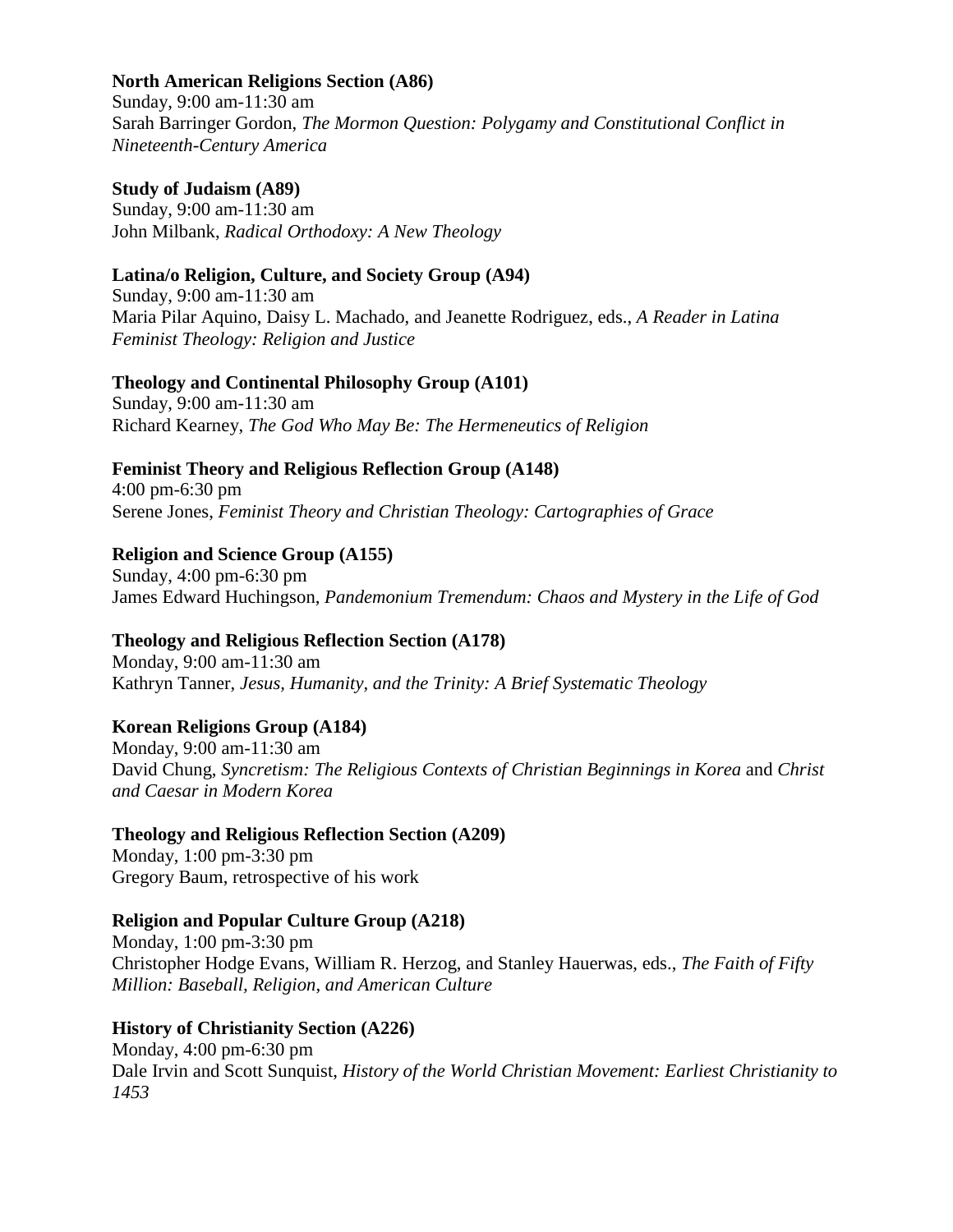# **Philosophy of Religion Section (A228)**

Monday, 4:00 pm-6:30 pm Françoise Meltzer, *For Fear of the Fire: Joan of Arc and the Limits of Subjectivity*

#### **Chinese Religions Group and Confucian Traditions Group (A237)**

Monday, 4:00 pm-6:30 pm Julia Ching, retrospective of her work

#### **Feminist Theory and Religious Reflection Group and Theology and Continental Philosophy Group (A240)**

Monday, 4:00 pm-6:30 pm J.L. Nancy, *La Toucher/Touching Her: Touch in the Gospels*

#### **Mysticism Group and Person, Culture, and Religion Group (A242 and A265)**

Monday, 4:00 pm-6:30 pm and Tuesday 9:00 am-11:30 am William James, *Varieties of Religious Experience*

### **Native Traditions of the Americas Group (A243)**

Monday, 4:00 pm-6:30 pm Clara Sue Kidwell, Homer Noley, and George Tinker, *A Native American Theology*

**Religion and the Social Sciences Section (A257)** Tuesday, 9:00 am-11:30 am Ann Burlein, *Lift High the Cross: Where White Supremacy and the Christian Right Converge*

# **Receptions and Breakfasts**

# <span id="page-15-0"></span>**AAR Donors Reception (A68)**

Saturday, 5:30 pm-7:00 pm Individuals whose generosity has allowed us to continue many of our special programs are invited to a reception hosted by the AAR Board of Directors to learn about some exciting new initiatives.

#### **Reception for Racial and Ethnic Minority Members (A69)**

Saturday, 6:00 pm-7:00 pm Interested persons are invited to a reception celebrating the contributions of racial and ethnic minority scholars in the Academy.

# **AAR Members Party (A71)**

Saturday, 8:30 pm-11:00 pm Following the success of last year's party, AAR members are invited to join one another at the AAR Members Reception for music and dancing.

# **Women's Caucus Reception (A87=S23-126)**

Saturday, 9:00 pm-11:00 pm The Womanist Approaches to Religion and Society Group and the Women's Caucus invite interested persons to a reception honoring women's contributions in the Academy.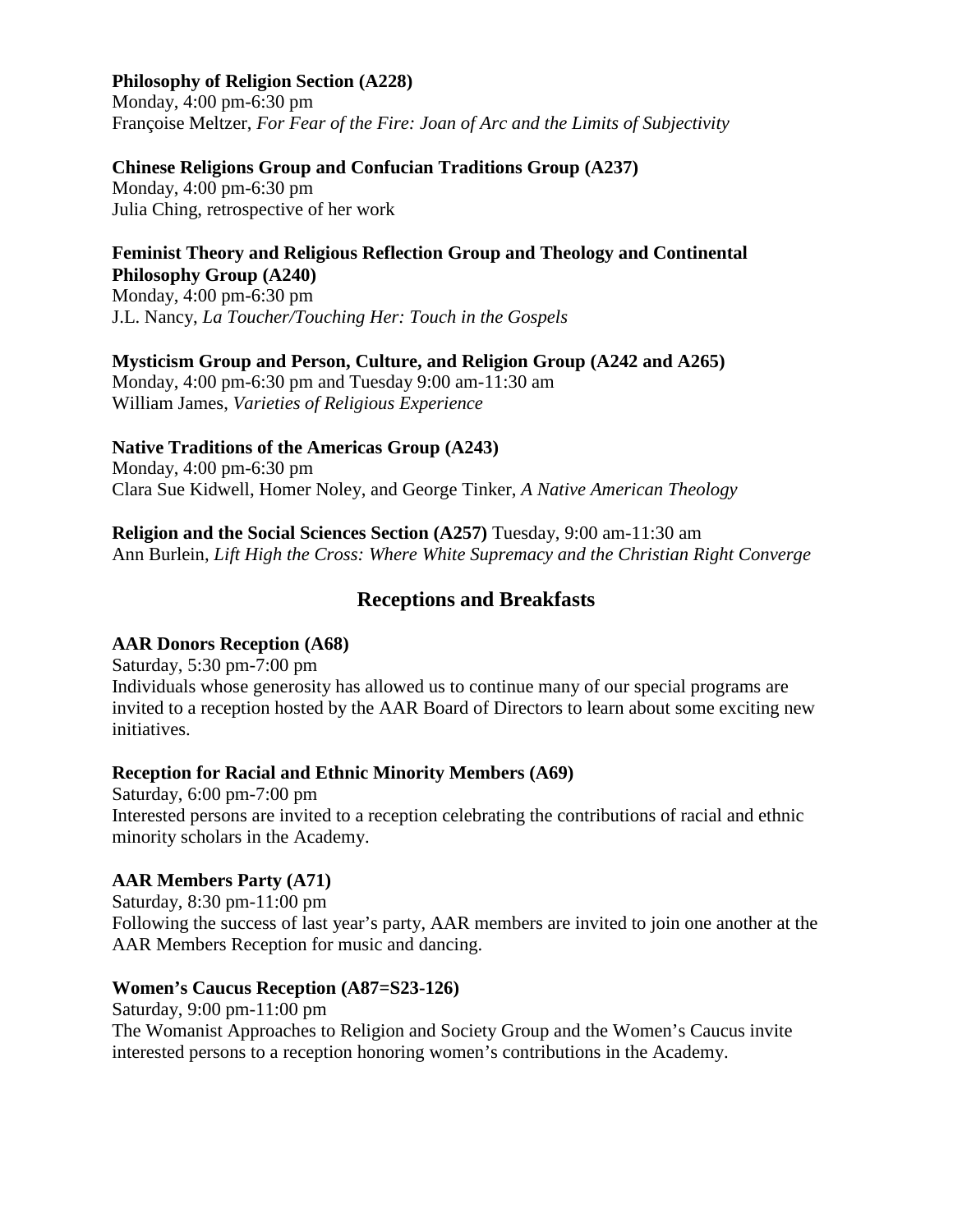# **AAR Annual Business Meeting and Continental Breakfast (A77)**

Sunday, 7:30 am-8:45 am AAR members are encouraged to join the Board of Directors for the annual business meeting of the Academy. A light breakfast will be provided.

# **Retired Members Reception (A159)**

Sunday, 5:30 pm-6:30 pm All members of the AAR who are retired from full-time employment are cordially invited to an open house hosted by Barbara DeConcini, executive director, and Vasudha Narayanan, president.

# *JAAR* **Editorial Board Reception (A162)**

Sunday, 8:30 pm-10:00 pm *JAAR* Editorial Board members are invited to a reception in their honor.

# **International Members Continental Breakfast (A168)**

Monday, 7:30 am-8:45 am All AAR international attendees are invited to an information session and continental breakfast hosted by the International Connections Committee.

# **Reception for Program Unit Chairs and Steering Committee Members (A250)**

Monday, 9:00 pm-10:30 pm AAR program unit chairs and steering committee members are invited to a reception in their honor hosted by the Program Committee.

# <span id="page-16-0"></span>**Especially for Students**

# **AAR Student Lounge**

Saturday-Monday 8:00 am–5:00 pm

AAR's Student Liaison Group invites fellow student members to stop by the AAR Student Lounge for coffee (in the morning) and soda (in the afternoon). Student liaisons from various Ph.D.-granting institutions will be on hand to answer questions.

# **Student Liaison Group Business Meeting (A10)**

Saturday 9:00 am–10:45 am Richard Amesbury, Claremont Graduate University, Presiding Appointed and elected Student Liaison Group members will gather to discuss business.

# **Introduction to the AAR (A67)**

Saturday, 5:00 pm-6:15 pm Richard Amesbury, Claremont Graduate University, Presiding This session provides an orientation to AAR structures, publication programs, and services. A brief presentation will be given and ample opportunity for questions and general discussion will follow.

# **"If I Knew Then What I Know Now": Lessons from the First Year on the Job (A17=S23- 70)**

Saturday, 1:00 pm-3:30 pm